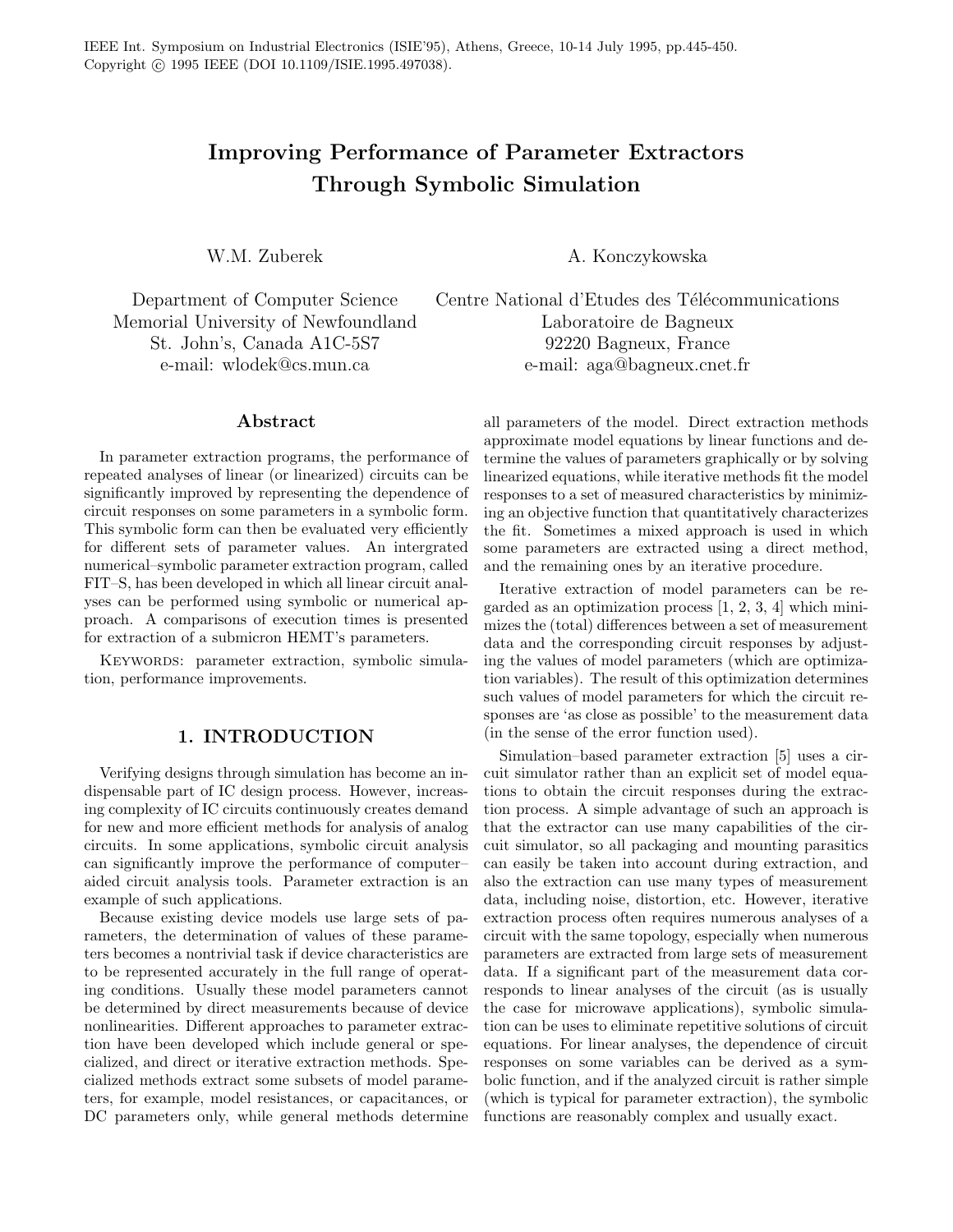A practical implementation of a parameter extractor with numerical and symbolic simulation was obtained by designing an interface from an existing symbolic simulator (SYBILIN [6]) to a simulation–based parameter extractor (the FIT program). This integrated numerical–symbolic simulation is used in a simulation–based data–driven parameter extraction program called FIT–S [7].

The paper briefly describes the basic characteristics of numerical and symbolic simulations, discusses the specifics of symbolic simulation in the context of parameter extraction, and compares the performance of the proposed integrated numerical–symbolic approach with a numerical simulation for a typical example of parameter extraction.

# 2. NUMERICAL AND SYMBOLIC SIMULATION

Characteristic features of popular 'third–generation' (numerical) circuit simulators [8] include modified nodal analysis and Newton–Raphson iteration to solve the system of simultaneous nonlinear algebraic equations which describe the balance of currents at the nodes of the network in terms of node voltages (and some branch currents)  $X$  [9, 10]:

$$
F(X) = 0
$$

If the solution is denoted by  $X^*$ , the Newton–Raphson iteration solves the original system of nonlinear equations through a sequence of linear approximations to the nonlinear function  $F(X)$  at points  $X^{(j)}$ ,  $j = 1, 2, ...$ 

$$
F(X^{(j)}) + G(X^{(j)})(X^* - X^{(j)}) \approx 0
$$

where  $G(X^{(j)})$  is the Jacobian of F with respect to X evaluated at  $X^{(j)}$ . The  $(j + 1)$ -st approximation to the solution  $X^*$  is obtained by solving a system of simultaneous linear equations with respect to the correction  $\Delta^{(j)}$ 

$$
G(X^{(j)})\Delta^{(j)} = -F(X^{(j)})
$$

with  $X^{(j+1)} = X^{(j)} + \Delta^{(j)}$ . The iteration terminates when  $\Delta^{(j)}$  is sufficiently small.

This basic scheme is used in the DC operating point, DC transfer curve, and even time–domain analysis; in the last case, the dependence upon time is eliminated by approximating the differential equations by difference equations [10, 11]. Only frequency–domain (small–signal) analyses are significantly different because they require (for each frequency) a solution of a system of simultaneous linear equations in the complex domain; this is often done by separating the real and imaginary parts of coefficients and variables, and solving a twice as large system of linear equations in the real domain.

The principle of symbolic simulation [12, 13] is to derive analytic (or symbolic) network functions using (some of) circuit parameters as variables in the derived functions. Circuit responses are obtained very efficiently by evaluations of these symbolic functions for different values of circuit parameters (i.e., variables).

For linear, lumped and stationary circuits, the transfer functions  $\mathcal{H}(s)$  of two–port networks are in the form of rational functions of the complex frequency s:

$$
H(s) = \frac{\mathcal{F}_j(s)}{\mathcal{F}_k(s)}
$$

in which the numerator  $\mathcal{F}_j(x)$  and the denominator  $\mathcal{F}_k(x)$ are characteristic polynomials of the two–port:

$$
\mathcal{F}_i(s) = \sum_{\ell=0}^{n_i} s^{\ell} \mathcal{P}_{i\ell}(x_1, ..., x_m)
$$

and the coefficients  $\mathcal{P}(x_1, ..., x_m)$  are (nested or expanded) polynomial functions in symbolic elements  $x_1, \ldots, x_m$ . In the fully expanded form, the polynomial coefficients are in the 'sum–of–product' form:

$$
\mathcal{P}(x_1, ..., x_m) = \sum_{i=1}^p C_i \prod_{j=1}^r x_{ij}
$$

where  $C_i$  are real numbers,  $x_{ij}$  are circuit parameters, and  $p$  and  $r$  depend upon the topology of the circuit.

Circuit representations used to derive the symbolic functions are usually different than the ones used for numerical simulation. The algorithm used in the symbolic analyzer integrated with FIT uses the Coates flowgraph representation, in which variables corresponding to graph nodes are the same as those used in the modified nodal analysis. The integration of these two simulators was thus relatively straightforward.

An important aspect of integrated symbolic–numerical analysis is the representation of symbolic functions. FIT represents the (symbolic) characteristic polynomials in a modified 'sum–of–product' form. By extracting common factors and rearranging the terms, the coefficients  $\mathcal{P}(x_1, ..., x_m)$  can be represented equivalently as

$$
\mathcal{F}_i ~=~ s^{k_i} \mathcal{T}_i \sum_{j=0}^{n_i} s^j \mathcal{R}_{ij}
$$

where each  $\mathcal{T}_i$  is a product of a constant  $C_i$  and (some) symbols  $x_{ik}$ ,  $k = 1, ..., m_i$ 

$$
\mathcal{T}_i \ = \ C_i \prod_{k=1}^{m_i} x_{ik}
$$

and each  $\mathcal{R}_{ij}$ ,  $j = 0, 1, ..., n_i$ , is a sum of products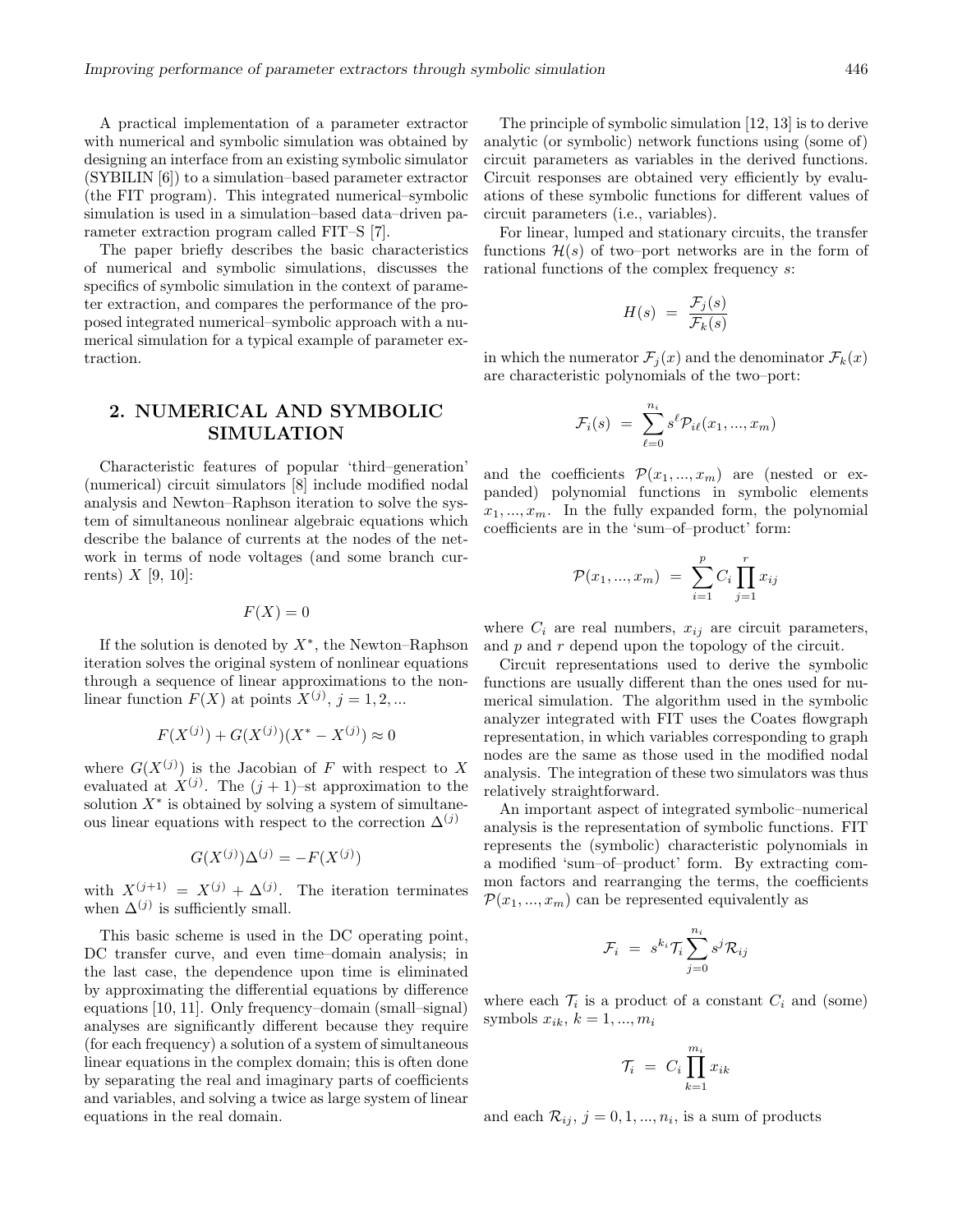

Fig.1. Representation of symbolic functions.

$$
\mathcal{R}_{ij} = \sum_{k=1}^{\ell_{ij}} C_{ijk} \prod_{\ell=1}^{m_{ijk}} x_{ijk\ell}
$$

FIT represents the products  $\mathcal{T}_i$  and sums  $\mathcal{R}_{ij}$  using a collection of arrays (actually, vectors) which store (real) coefficients and (integer) indices to other arrays as well as symbol identifiers (i.e., integer indices to a 'Symbol Table' which is a link between the numerical and symbolic simulators):

- $Ntab$  integer, the degrees of characteristic polynomials,
- $Ktab$  integer, the exponents of s associated with the products  $\mathcal{T}_i$ ,
- Ltab integer, the numbers of terms in  $\mathcal{R}_{ij}$  sums,
- *Ctab* real, the values of coefficients  $C_i$  and  $C_{ijk}$ ,
- $Mtab$  integer, the lengths of (i.e., the number of symbols in) products  $\mathcal{T}_i$  and all terms of  $\mathcal{R}_{ij}$ ,
- $Itab$  integer, the identifiers of symbols used in all products  $\mathcal{T}_i$  and all terms of  $\mathcal{R}_{ij}$ .

The organization of these arrays for 5 symbolic functions,  $i = 1, ..., 5$ , is sketched in Fig.1. An outline of the evaluation procedure using these arrays is given in the next section.

# 3. PARAMETER EXTRACTION WITH SYMBOLIC SIMULATION

Analysis of the small–signal, linear behavior of a circuit is an important part of parameter extraction in general, but it is especially significant in the case of microwave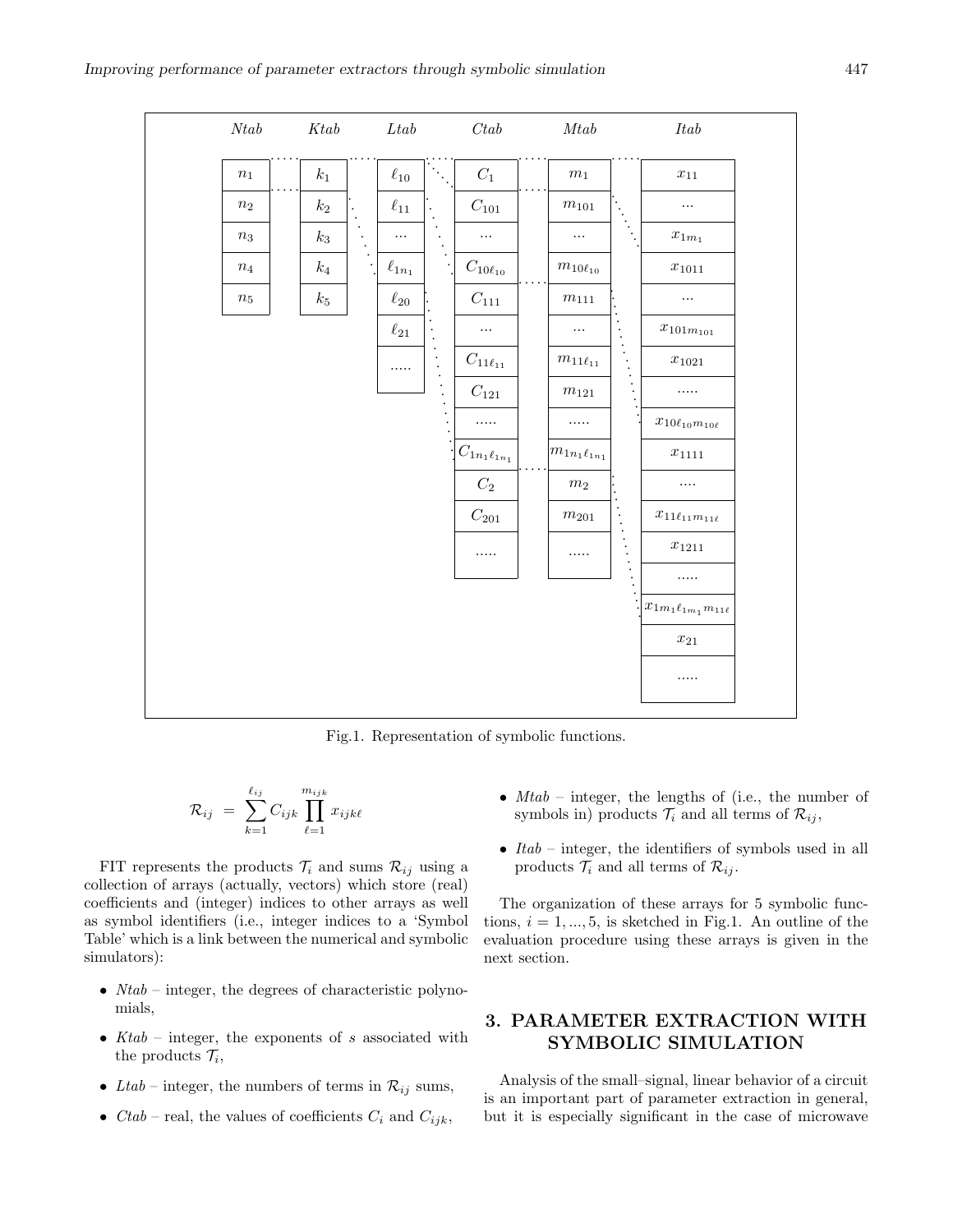applications. Using symbolic rather than numerical simulation for linear analyses can save much of the 'computational effort' required by numerical simulation, and considerably speed up the extraction process. Moreover, it is often the case that the extraction of a set of parameters is decomposed into a sequence of 'partial extractions', performed on subsets of parameters (and relevant subsets of measurement data [7]). For such partial extractions, the sets of parameters usually contain only a few symbols, which means that the corresponding symbolic functions are also quite simple and their evaluations very efficient.

Since the frequency–domain analyses are performed for the circuit with the same topology, the generation of symbolic functions can be done only once. Furthermore, the circuit parameters (or symbols) used in symbolic analysis can be subdivided into variable symbols and fixed symbols. Variable symbols can change their values from one optimization step to another; these symbols include optimization variables, i.e., a subset of parameters updated in the optimization loop (all such symbols are called direct), and all those symbols whose values depend upon the operating point solution (these symbols are called dependent). All remaining symbols are 'fixed' in the sense that their values do not change during the optimization process. Consequently, all fixed symbols can be replaced in the symbolic functions by their numerical values during the generation of the symbolic functions, reducing the functions and simplifying all subsequent evaluations.

The values of variable symbols can be retrieved in two steps: (i) at the beginning of the optimization loop (for all direct symbols), and (ii) after each operating point solution (for all dependent symbols). The values of variable symbols are used for a transformation of the symbolic functions to their reduced form, performing evaluation of all products  $\mathcal{T}_i$  and sums  $\mathcal{R}_{ij}$ :

$$
\mathcal{F}_i^{(r)} \,\,=\,\, s^{k_i} A_i \sum_{j=0}^{n_i} s^j A_{ij}
$$

where all  $A_i$  and  $A_{ij}$ ,  $j = 0, 1, ..., n_i$ , are constants provided that no frequency–dependent elements are used. Only this very simple polynomial form needs to be evaluated for each frequency.

For the representation of symbolic functions described in Section 2, the outline of the evaluation of reduced functions is as follows (Nf is the number of characteristic polynomials, equal to 5 in Fig.1);

```
i1 := 0;im := 0;
is := 0:
for i := 1 to Nf do
  A[i] := Product(im, is);for j := 0 to Ntab[i] do
      sum := 0.0;i1 := i1 + 1;
```

```
for l := 1 to Ltab[il] do
         sum := sum + Product(im,is)
      endfor;
      A[i,j] := sum
   endfor
endfor;
```
where the real function Product increments the variables im and is, so the 'passing by reference' mechanism is assumed (and ST denotes the "Symbol Table", i.e., an array containing the values of all symbols as well as their attributes):

```
real function Product (int im, int is);
begin
   real val;
   int last;
   im := im + 1;val := Ctab[im];last := is + Mtab[im];
   while is < last do
      is := is + 1;
      val := val * ST[Itab[is]]endwhile;
   return val
end;
                                \ddotsc
```
## 4. EXAMPLE

A comparison of execution times for numerical and symbolic simulations is given for parameter extraction of a submicron  $(0.25 \mu)$  HEMT device on InP substrate. A small-signal model (with its parameters) is shown in Fig.2.



Fig.2. HEMT small-signal model.

For the model shown in Fig.2, the (five) reduced symbolic functions are polynomials of degrees 3, 6, 8, 6 and 7, while the exponents of the common factors are equal to -2, -2, -3, -3 and -3.

FIT–S performs all evaluations of the symbolic functions in the real domain, independently for the real and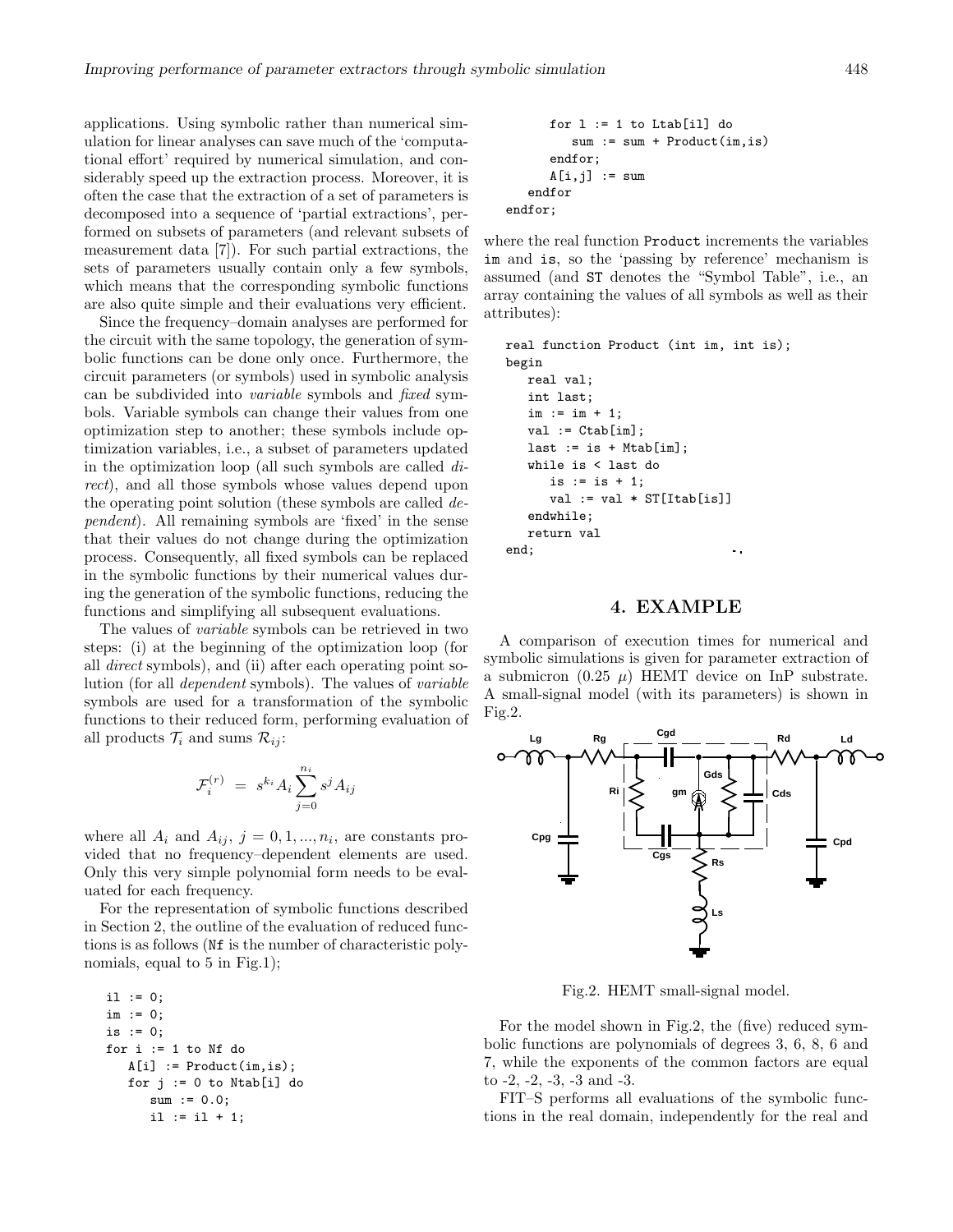imaginary parts because such an evaluation appears to be the most efficient one. However, the evaluation of the symbolic functions is only a rather small part of all computations involved in parameter extraction; the values of symbolic functions must be converted into S–parameters (or some other form which is used by the measurement data), they must be stored in a database of results, compared with the corresponding measurement values to update the value of the error function, etc. Therefore, a more realistic performance comparison of symbolic and numerical analysis is obtained by measuring the total execution times for a typical extraction process. Such comparison results, with corresponding values of the speedup, are shown in the following table in which the columns correspond to data groups with 10, 20, 50 and 100 frequencies (the execution times are in seconds, on a SPARCstation 2, for 100 iteration steps):

| frequencies per data group | 10   | 20   | 50   | 100  |
|----------------------------|------|------|------|------|
| symbolic simulation        | 3.36 | 3.70 | 4.46 | 5.88 |
| numerical simulation       | 8.69 | 12.4 | 23.7 | 42.3 |
| speedup                    | 2.6  | 3.4  | 5.3  |      |

The evaluation times of the polynomials account for a rather small part of the total execution time of symbolic analysis. The evaluation time of (reduced) characteristic functions (i.e., the evaluation of the polynomials as well as the exponential factors) and its contribution to the execution time of symbolic analysis is as follows (the execution times are in seconds, for a SPARCstation 2, and correspond to 100 iteration steps):

| frequencies per data group | 10   | 20   | 50              | 100  |
|----------------------------|------|------|-----------------|------|
| symbolic simulation        | 3.36 | 3.70 | 4.46            | 5.88 |
| function evaluation        | 0.14 |      | $0.28 \pm 0.72$ | 1.45 |
| percent of execution time  | 4.2  | 76   | 16.1            | 24.7 |

If the conversion of symbolic function values to S– parameters is taken into account, the comparison is as follows:

| frequencies per data group | 10   | 20   | 50                       | 100  |
|----------------------------|------|------|--------------------------|------|
| symbolic simulation        | 3.36 | 3.70 | 4.46                     | 5.88 |
| function evaluations       | 0.26 | 0.60 | $1.36\,$                 | 2.78 |
| percent of execution time  | 7.7  |      | $16.2$   $30.5$   $47.3$ |      |

The difference between the total execution times and the evaluation times shown in the last table is practically independent of the number of frequencies; this difference corresponds to: (i) updating circuit parameters (in the numerical simulator), (ii) finding operating point solutions, (iii) retrieving the values of all variable symbols, (iv) evaluation of coefficients of reduced functions, and (v) storing the results and evaluation of the error function (only this part depends upon the number of frequencies, but its contribution is rather insignificant).

## 5. CONCLUDING REMARKS

An integration of symbolic approach with traditional numerical circuit analysis can reduce several times the simulation time. This reduction can be used for more sophisticated simulation strategies, which – in general – are more computationally demanding.

In the case of parameter extraction, the analyzed circuits are rather small (typically they contain less than 10 nodes and less than 15 elements), so the symbolic functions are relatively simple and no function approximations are really needed. Moreover, many symbols can usually be eliminated during the generation of symbolic function because their values do not change during the extraction (fixed symbols). More general applications of symbolic and integrated numerical–symbolic simulation must take into account that for larger circuits the symbolic functions become very complex, so additional function simplification is required [12].

The presented approach was developed with the assumption that no frequency–dependent elements are used in the small-signal analysis (the proposed 'reduced' does not support frequency–dependency). If this assumption is not true and frequency–dependent elements are to be taken into account, the approach must be modified by introducing slightly different reduction step, which creates 'reduced symbolic products' by eliminating all frequency– independent symbols. These (usually small) reduced symbolic products must be evaluated for each frequency (instead of simple polynomials). An outline of the modified reduction step, which creates (new, reduced) tables LtabR, CtabR, MtabR and ItabR) can be as follows:

```
i1 := 0;im := 0;
is := 0;
imr := 0;
isr := 0;
for i := 1 to Nf do
   sbase := isr;
   imr := imr + 1;CtabR[imr] := Reduce(im,is,isr);
   MtarR[imr] := isr - sbase;
   for j := 0 to Ntab[i] do
      sum := 0.0;
      imbase := imr;
      il := il + 1;
      for k := 1 to Ltab[i1] do
         isbase := isr;
         val := Reduce(im, is, isr);
         if isr = isbase then
            sum := sum + valelse
            imr := imr + 1;
            CtabR[imr] := val;
            MtabR[imr] := isr - isbaseendif
      endfor;
```